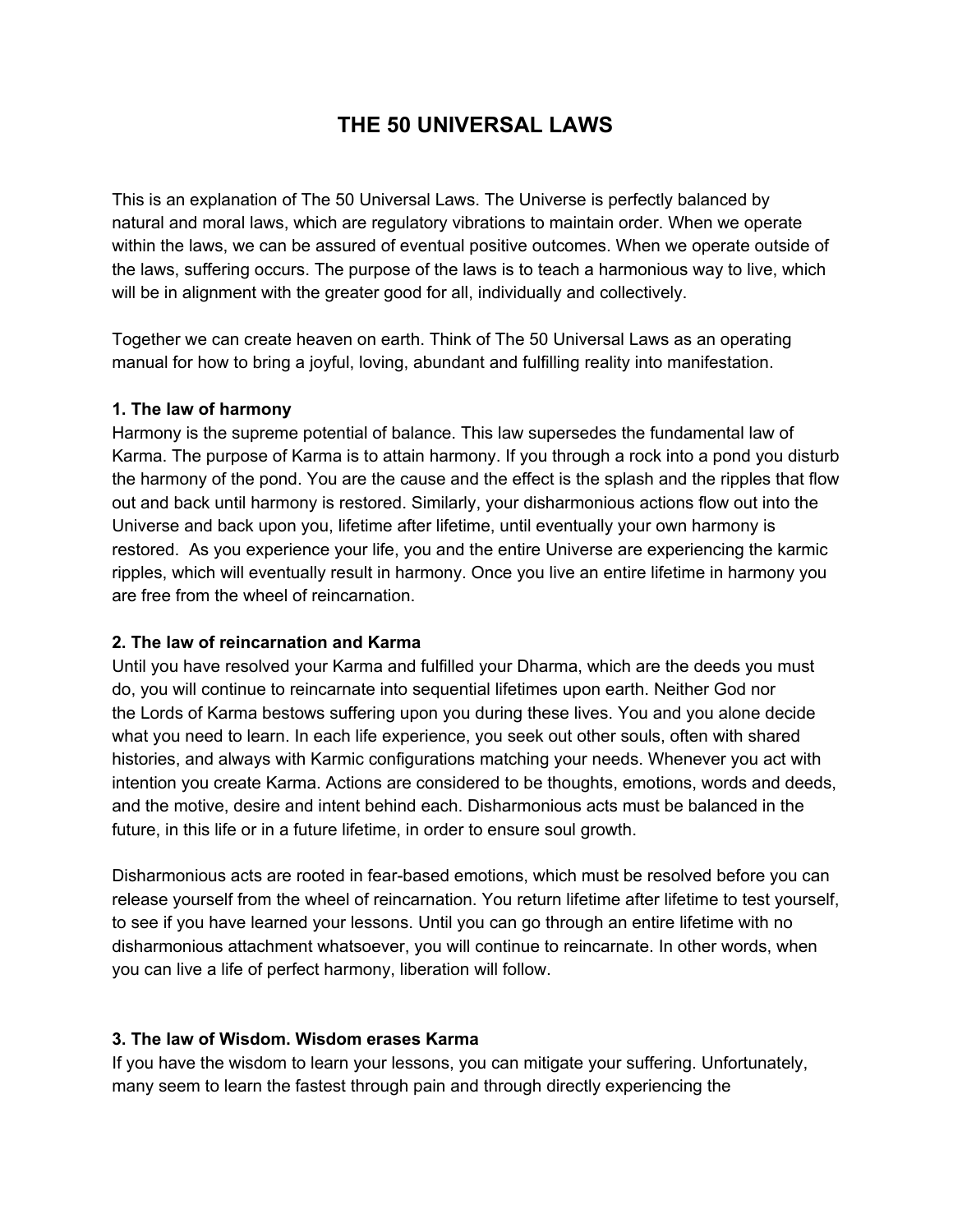consequences of their actions. As an example, if you greedily take from others, instead of learning through wisdom and love that this is wrong, you have to experience someone greedily taking from you, whether later in this life or in a future lifetime. When you move toward a predestined test in your life, if you have the wisdom to proceed with harmony you will surely mitigate the traumatic impact of the event.

#### Here are a few examples:

1. In your last life, you were married to a soul who is your mate today, and whom you cruelly left for another in that previous lifetime. Before you were born into your current life, you agreed to be left by your mate, under similar circumstances. This will allow you to balance your Karma and directly experience the pain of abandonment.

Through the wisdom of Master-Life-Awareness, it is easier to detach *consciously* from the relationship with love, you will ease the pain of parting while also passing your own test, and thus absolving Karma and evolve from within.

2. Assume that you have astrologically destined a severe relationship test for May of your 35th year. If you have learnt through past-life awareness as well as present life learning, to be positive, non-judgemental and without expectations on your relationship, you may only experience an argument with your mate on that fateful day in May. However, if you haven't learnt your past lessons and have intensified the disharmony during a relationship, you might experience a divorce in May of your 35th year.

3. In several past lives, you were so proud that you were unwilling to accept any assistance from others. Pride is fear, so in this life, you astrologically predestined an event which caused you to be institutionalized for many years. On a soul level, you decided you needed to create circumstances which would force you to subdue your pride and allow others to give to you. But if you act from wisdom in this life, you will override your pride and open your heart and gladly accept assistance from others. Because of this, you will not have to be institutionalized to learn your lesson. Wisdom will have erased the Karma.

### **4. The law of grace**

Karma can be experienced in the law of grace. In other words, if you give love, mercy and grace to others, you will receive the same in return.

Here are a couple of examples:

1. You have destined a future event where you will be the victim of slander and gossip to ruin your career. But in the years preceding this event you have become so kind and loving to other human beings, it is obvious to your higher self, that you have learnt your needed lessons. So, the predestined event will be mitigated, having little or no effect upon you.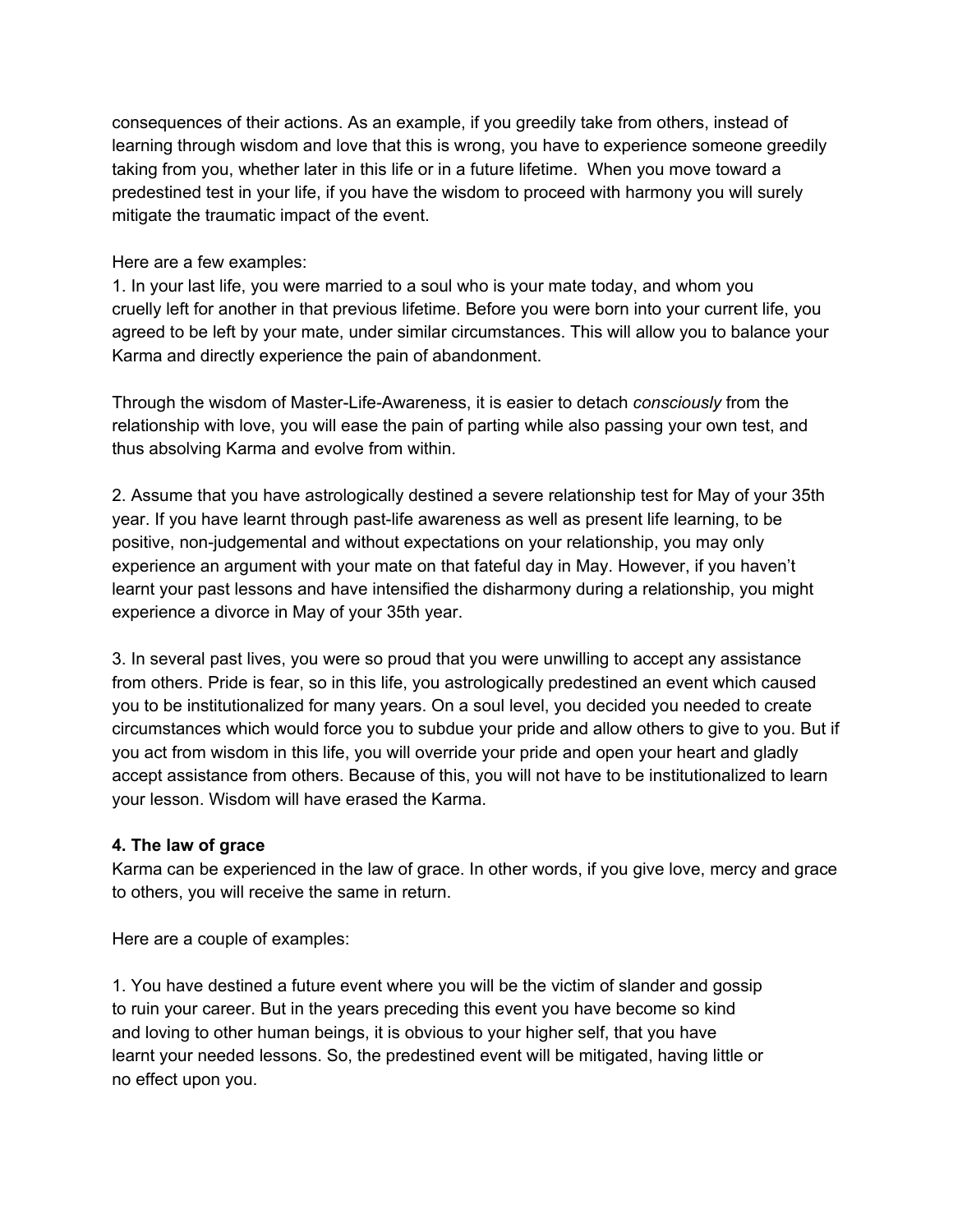2. In a previous life, you were a person of great wealth, which you used selfishly for your own and your family's indulgence. In this life, you destined yourself to experience monetary needs, but you were so giving with the little you have, that you released yourself from the self-imposed bondage and once again rose monetarily. Always share what you have with those in need.

### **5. The law of soul evolution**

Everyone on earth shares the goal of Soul evolution whether they realize it or not. We have reincarnated because we desire to evolve spiritually. By rising above all of our fear-based emotions and in doing so learn how to express unconditional love, we raise our vibrational rate and move closer to a state of harmony. Even where it appears that we are not evolving we are in reality making progress. We learn through the pain of our disharmonious acts, which can be viewed as our mistakes or failures. This is the law of Soul evolution. If you fell off a bicycle 9 times before you learn to ride it on the 10th attempt, this means you needed 9 failures to achieve your final success. In reality, every failure is a small success, bringing you closer to accomplishing your goal.

### **6. The law of the bodhisattva**

Bodhisattva is a Sanskrit term commonly accepted by most metaphysical adepts today. It means one who has transcended the need of earthly incarnations but who has chosen to return to the earth to support others in achieving enlightenment. A Bodhisattva knows he will never really be free until all souls are free. Most serious students of metaphysics have entered the Bodhisattva development stage of their evolution.

### **7. The law of vibrational attainment**

The entire Universe operates on the same principle of vibrational energy. When Einstein discovered that matter is energy, he opened the door to merging science and metaphysics. The scientists have proved that energy cannot disappear, it can only transform (reincarnate). By its very nature, energy must go forward or backwards resulting in transformation, it cannot stand still, for to do so is stagnation. You are energy. Your skin, which appears solid, is actually trillions of swiftly moving molecules orbiting each other at a specific vibrational rate. A physical life rate is earned in the past as a result of how harmoniously or disharmonious you have lived your past lives and your current life up until this moment in time. When you are harmonious for a lifetime, you will have attained the highest vibrational rate - the God level.

### **8. The law of free will**

The law of free will operates in three ways:

1. Although many of the major events in your life are Astrologically predestined, you always have free will to mitigate the impact of the event, or to transcend it entirely. This will result from how you live your life up to the situation you have destined for yourself to experience. If you give grace and mercy to others, are positive, loving, compassionate, and demonstrate by your actions that you have learned the past lessons, you can minimize disharmonious experiences.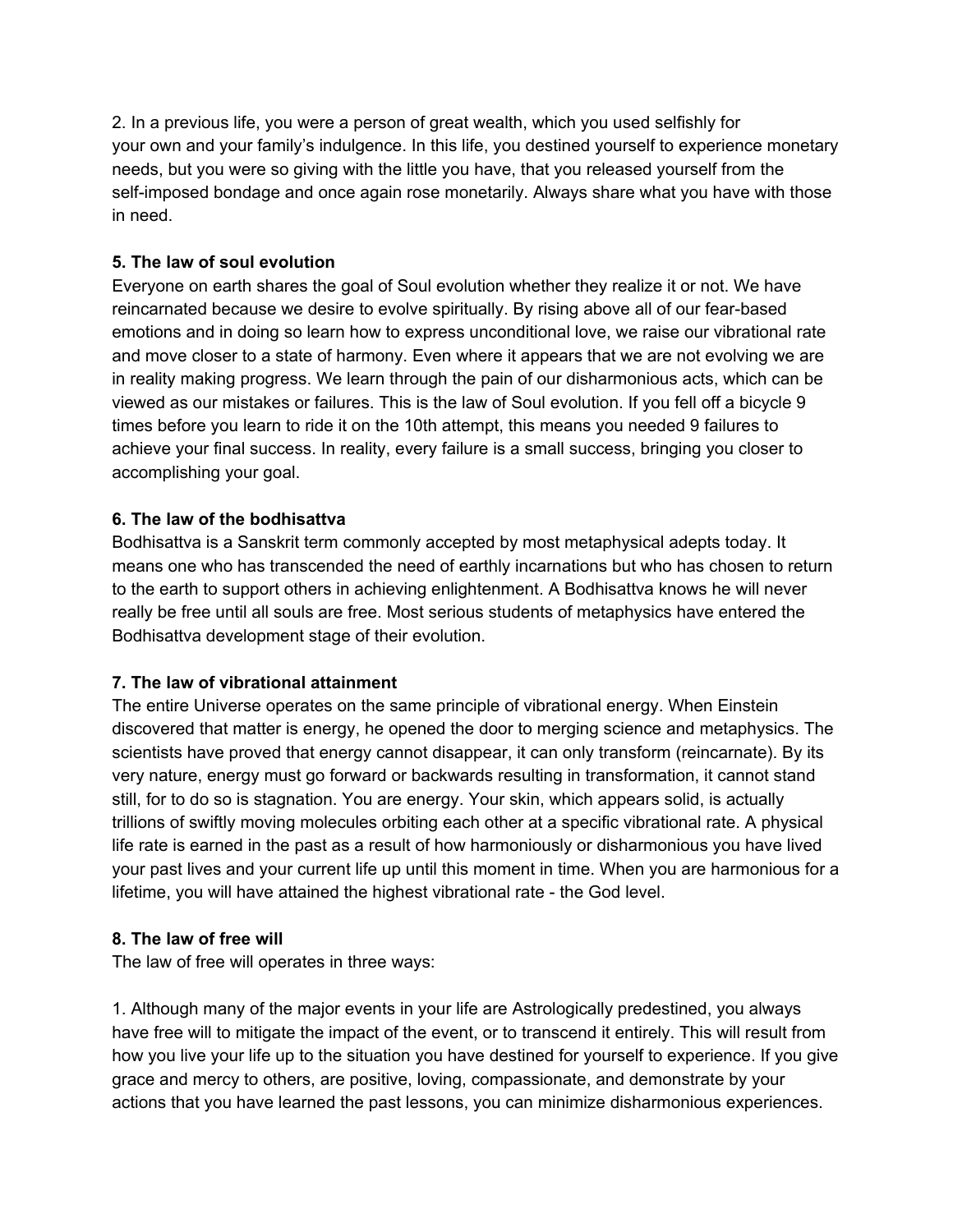2. As you obtain Master of life awareness and develop conscious detachment, you will be far less affected by worldly events than in the past. A Master of Life enjoys all the warmth and joy that life has to offer but detaches from the negativity by allowing it to flow through him without affecting him.

3. You always have free will in how you respond to any situation. If you respond with positive emotions, compassion, and integrity, you have probably learned your karmic lessons and will not have to experience a similar situation in the future.

#### **9. The law of one**

Every soul, living and discarnate, is connected at the level of the collective unconscious, deep within the Higher-Self. We are all part of a great energy gestalt called God, and because we are part of God, we are God. It is the goal of the gestalt to move the energy forward, creating more energy. So, in living harmoniously, we each increase our vibrational rate and intensify the vibration of the entire gestalt. When we are disharmonious, we decrease the vibration of the entire gestalt. Because we are one, everything you think, say and do, affects every other soul.

#### **10. The law of manifestation**

Every manifestation begins as a thought, an idea. Ideas and experiences create beliefs which in turn, create your reality. If you are unhappy with your current reality, you can change your beliefs and your behaviour. Recognize the beliefs which are not working for you and you and begin programming what will create success and harmony in your life.

The unlimited creative power of your mind, through dedication, awareness, and training, can be the wisdom you need to rise above your Karma. Within physical and spiritual laws, you can manifest any reality you desire to experience. In regards to changing your behaviour, you must decide which disharmonious behaviour(s) you want to eliminate. You don't have to change how you feel about something to affect it, simply be willing to change what you are doing.

### **11. Law of conscience detachment**

Buddha's earthly teachings are best summarized with one of his statements: "It is your resistance to what is that causes your suffering". By suffering, he meant everything that doesn't work in your life; relationship problems, loss of loved ones, loneliness, sickness, accidents, guilt, monetary hardship, unfulfilled desires, and so on. When you accept what is, you accept the unalterable realities in your life without resisting them. Some things are facts. They exist, and no matter how much you resist them, there is nothing you are going to be able to do about them.

Change what you can change but have the wisdom to accept unalterable situations as they are, without wasting mental or physical energy attempting to change what you cannot change. Out of acceptance comes involved detachment. The ability to enjoy all the positive aspects of life, but to allow the negative to flow through you without resistance.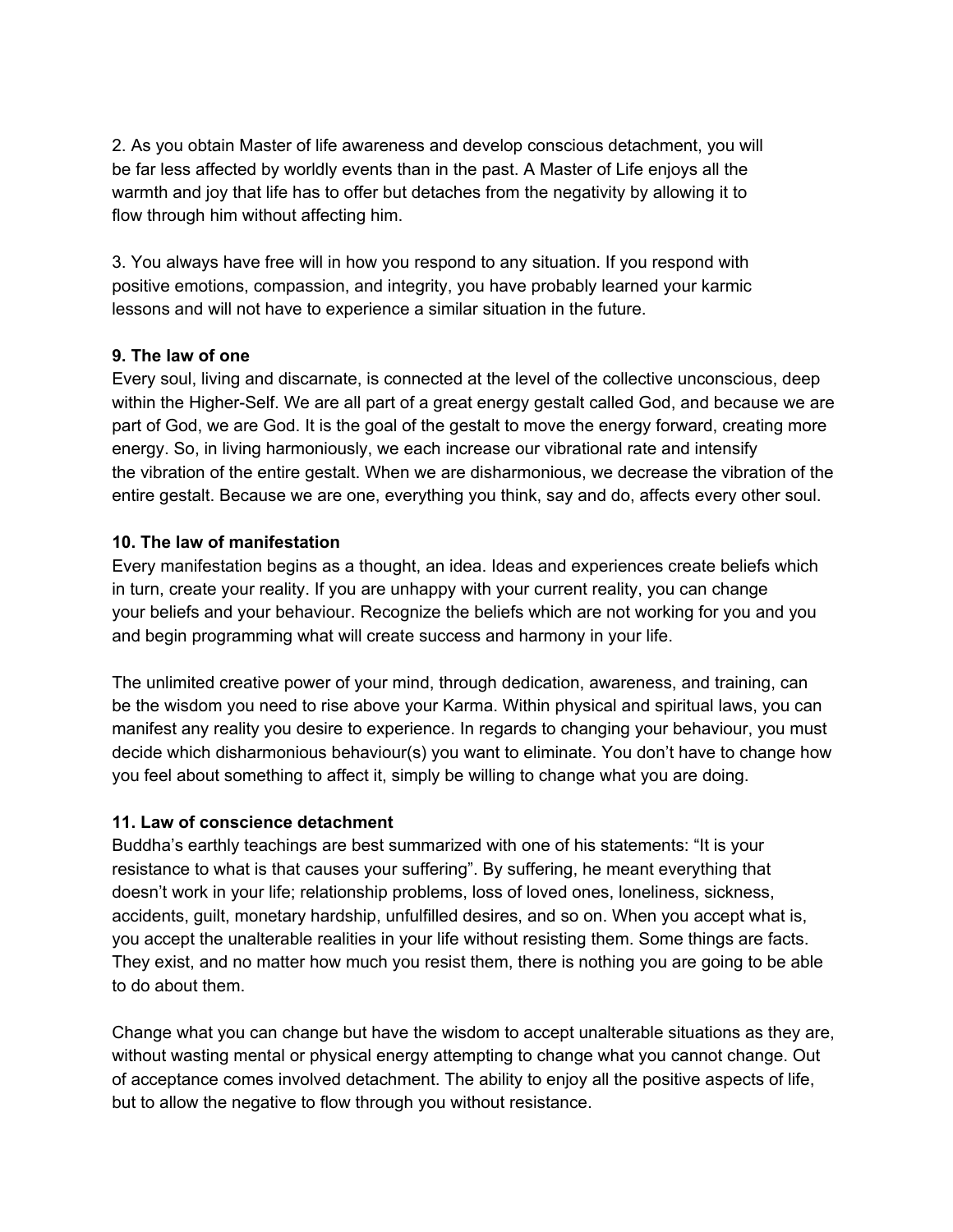### **12. The law of gratitude**

From the perspective of Karma and the Law of One, the more you give, the more you will receive. The more you assist others, the more you will assist yourself. The power of this Law also works in your day-to-day life.

#### **13. The law of fellowship**

When two or more people of similar vibration are gathered for a shared purpose, their combined energy directed to the attainment of that purpose is doubled, tripled, quadrupled or more. This esoteric awareness has been used by associations, esoteric religions, healing groups, and recently, worldwide meditations for world peace.

#### **14. The law of resistance**

That which you resist you draw to you, and you will perpetuate its influence upon your life. Resistance is fear, so it is something you need to Karmically resolve. The Law of Resistance assures that you let go of the fear by encountering it until you are forced to deal with it by learning conscious detachment.

#### Here are a couple of examples:

1. You're extremely resistant towards your mother-in-law, resulting in constant conflicts with her. When you attain Master of life awareness and stop resisting her, by consciously detaching from the negativity, the problem will be resolved. Most disharmonious situations are solved through a change in viewpoint. By changing your perspective, you can usually eliminate the effects of a problem. If you no longer are affected by the problem, you no longer have a problem.

2. Another aspect of the law of resistance states: That which you resist, you become. If not in this lifetime, in a future reincarnation. Your resistance is fear and the quickest way to overcome fear is to directly experience what you find so fearful.

### **15. The law of attraction**

"Where your attention goes, your energy flows." You attract what you are and that which you concentrate upon. If you are negative, you draw in and experience negativity. If you are loving, you draw in and experience love. You can attract to you only those qualities you possess. So, if you want peace and harmony in your life, you must become peaceful and harmonious.

#### **16. The law of reflection**

This law says that what you see in others, you also recognise in yourself, both positive and negative.

#### It has four primary manifestations:

1. That which you admire in others, you recognise as existing within yourself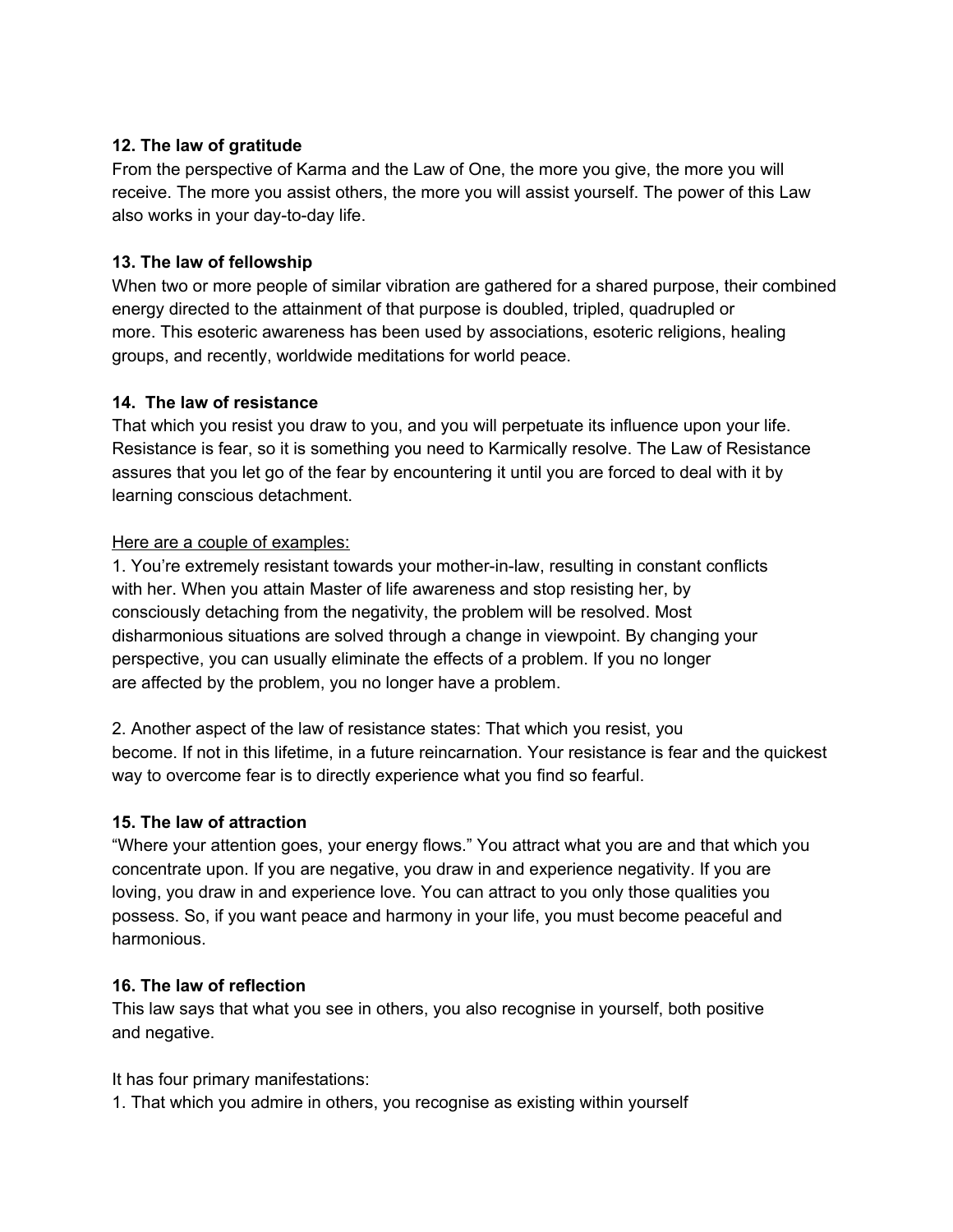2. That which you resist and react to strongly in others is sure to be found within yourself

3. That which you resist and react to in others is something which you are afraid exists within you; and,

4. That which you resist in yourself, you will dislike in others.

In other words, you have chosen to incarnate upon the manifest plane to learn to rise above the effects of fear. Those fears will always be reflected in your reactions to others. Thus, your goals are very obvious once you recognise how to perceive them. As you let go of the fear, you automatically open to expressing more of unconditional love.

## **17. The law of unconditional love**

The expression of unconditional love will eventually result in harmony. Unconditional love is not romantic love. It is the acceptance of others as they are without judgment or expectations. It is total acceptance of others without attempting to change them, except by our own positive example. The law of unconditional love says "If you go out of your way to express unconditional love, you automatically rise above fear, and, as you transcend your fears, you automatically open to the expression of unconditional love."

## **18. The law of magnetic affinities**

By astrologically choosing the time and place of your birth, you determine the nature of the effects you will experience in your life. On the other side, before we are born, we make decisions about the lifetime we will be entering into. You chose your parents, other souls to interact with you, and the astrological configurations of your birth which determine your character, personality, abilities, restrictions, and timing for strengths and weaknesses.

## **19. The law of abundance**

You have within yourself everything required to make your earthly incarnation a paradise if you choose to accept that which is your divine birthright. We live in a Universe of abundance, although the majority of those populating our planet appear to view it as a Universe of scarcity. By expanding your awareness and trusting that everything and anything is possible, the Universe will begin to deliver you the situations, people and tools you need to create the life you desire.

## **20. Law of divine order**

If you seek to understand the law of divine order, study the natural balance of nature, for it works the same way. Everything is as it should be, although mankind is far from experiencing its potential of total harmony. There are no accidents. Your energy, translated into thoughts, words, emotions, and deeds, causes all of your experiences. This assures that you always have the learning opportunities you require to resolve your Karma, and, as with you, the collective thoughts, words, emotions, and deeds of mankind create the environment for us all. If enough souls focus their energy upon peace, we will have peace. If the majority of souls are filled with anger, we may all have to experience war. We are all one and like the many subpersonalities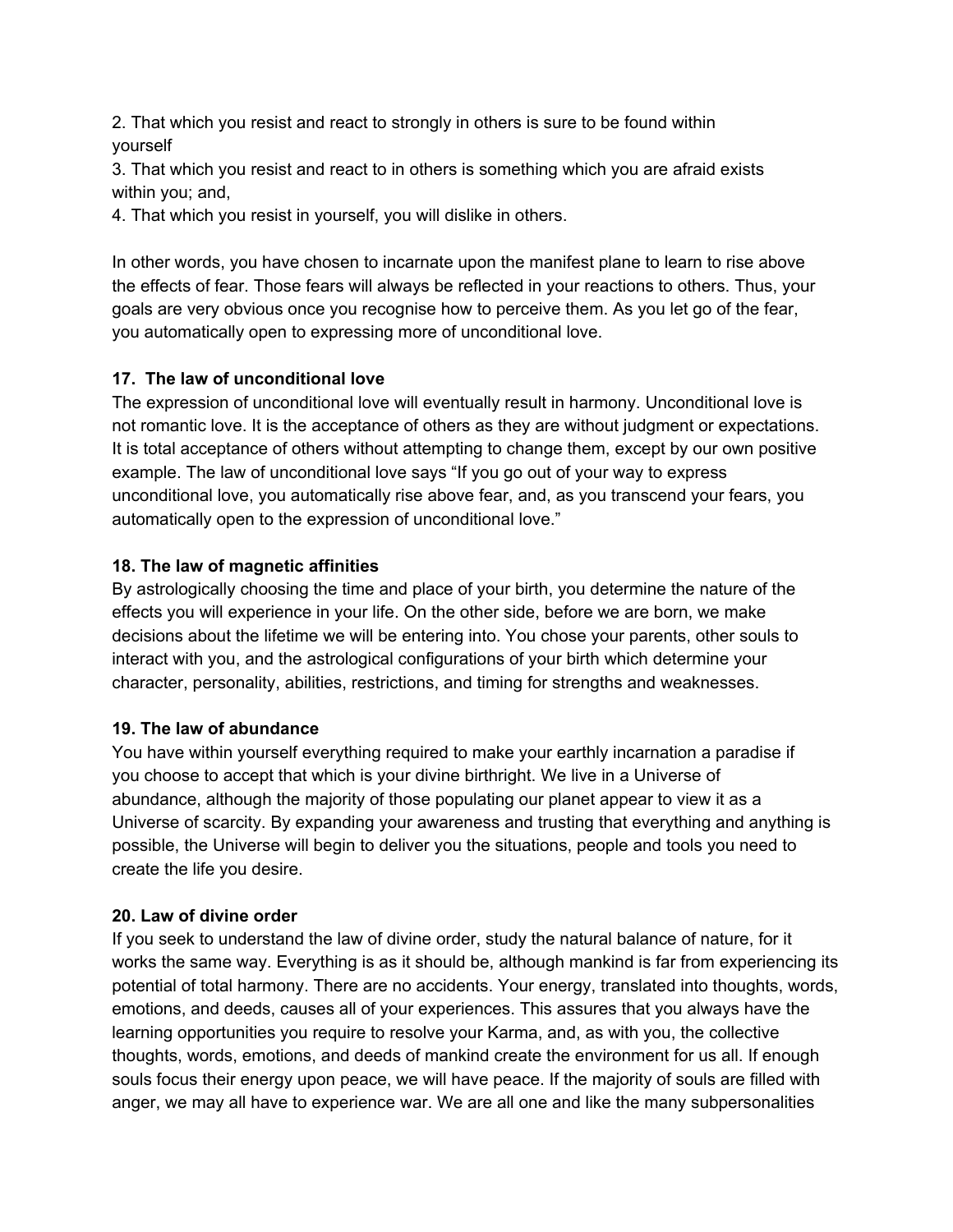within you, the dominant traits of mankind will emerge to resolve our group Karma. If one group of people emanate fear and take action from that frequency, disharmony occurs. If another emanate love and takes action from that frequency, harmony takes place. One is directing the energy into disharmony, the other in the harmony. Hopefully at least one can cancel out the other. If we cannot attain harmony, maybe we can balance the disharmony.

### **21. The law of attitude**

Nothing in the Universe can harm you but your own attitude. It is your attitude that moves you toward events and experiences and it's your attitude that will worsen or lighten any event. You and you alone choose your attitude. No two people respond to the same situation in the same way. Every earthly incarnation includes traumatic experiences, and the better you understand the workings of Karma, the more likely you will be to put events in a spiritual perspective.

### **22. The law of three**

Two is generally recognized as positive and negative and becomes a Law only when combined with a neutralizing force. When three, become a unit, neither of the original two are more powerful or larger, and each behaves for itself and the benefit of the whole. Examples are: The Trinity of Father, Son and Holy Ghost; Conscious Mind, Subconscious Mind and Superconscious Mind; Mother, Father and Child. When a man and a woman are combined in a neutralized state of marriage, they become a three.

### **23. Law of association**

If two or more units have something in common, the commonality can be used to influence or control the other thing. The amount of control depends on the degree of commonality. The more common they both are the more influence.

For example: If you pray while holding a Bible, you will be more likely to experience a spiritual connectedness; A Bible and prayer share a commonality. As another example, proper diet and exercise share the mental commonality of perceived good health, which is more likely to manifest as a result of your assumption.

## **24. The law of commitment**

When you become clear on your intent, making a decision and obligating yourself to a task or a belief, everything begins to fall into place - if your direction is in Harmony with the Universe as it relates to your purpose. Once you do this, things begin to happen almost magically, as if you were a magnet drawing into your experience that which is needed for manifestation. The key to this power is to have no indecisiveness at all, and the greater your emotional desire the more power you will give to those on the other side who can assist you, and the more rapidly the manifestation.

### **25. The law of dissonance**

Dissonance occurs when you hold two conflicting beliefs or when your actions don't align with your beliefs. A few examples being: you believe that smoking is bad for your health, yet you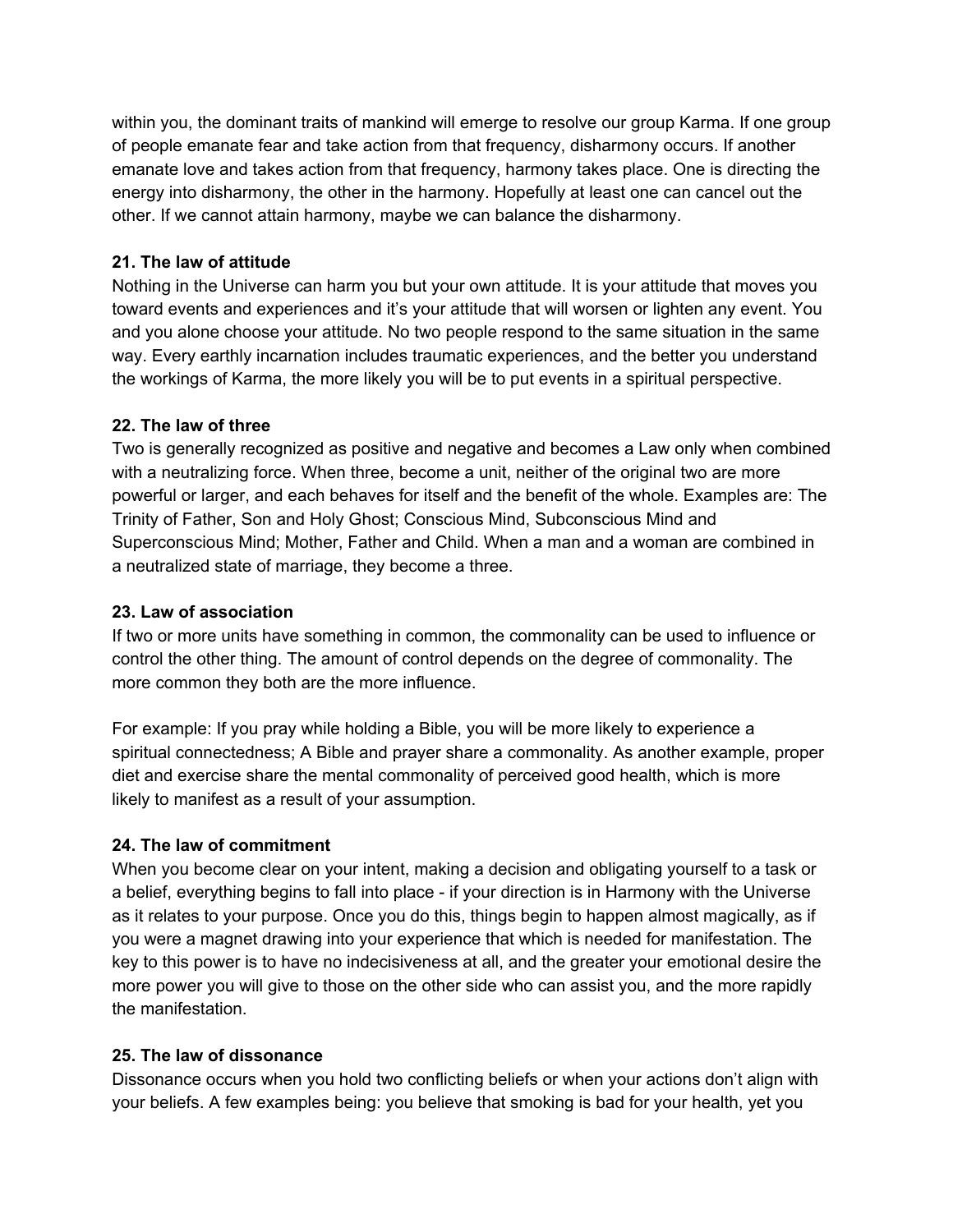continue to smoke. You believe the extramarital affairs are morally wrong and yet you continue to be involved with someone other than your partner. You believe that you should be a more patient parent, but you continue to yell at your children. The law says that when your beliefs and actions are incompatible you will attempt to reduce the resulting discomfort by changing either your actions or your beliefs. A smoker will become an ex-smoker, or he will deny or rationalize the health threat. The affair stops or you rationalize your actions, e.g. "Maybe by saying what my husband doesn't know won't hurt him and besides, with my needs more fulfilled I am a better wife". The inpatient parent changes his or her behaviour or rationalize as it by saying it's better to yell and release the anger than to repress it. The law of dissonance is sometimes called the law of self-delusion. Dissonance creates disharmony. By aligning your thoughts and actions, with the best interest of all at heart, harmony is reintroduced.

#### **26. The law of experience**

When new information enters your mind, it destroys the previous information of a similar nature. Once a pathway of information has been established in your brain, that viewpoint will prevail unless new information comes in to replace it.

As an example: You go horseback riding and you fall off and hurt yourself. If that's the end of your experience with horses, your experience has been programmed negatively. That's why instructors always urge new riders to climb immediately back up after falling off. You need fresh new input to erase the trauma of the fall. The law is an innate organic process that does not require your conscious attention or active participation. It suggests that the basic processes of the brain are in an endless state of growth and reorganization. The law of experience can be used effectively to program your mind because your subconscious can not tell the difference between a fantasized experience and a real experience. As an example: If you always feel extreme anxiety in crowds, in an altered state you could vividly imagine yourself perfectly relaxed in a crowd of people. Your mind will accept this as a reality and invoke the law of experience. After a few days, weeks, or months of this programming, your mind will have experienced being calm in crowds and it will carry it over into your personal reality.

### **27. The law of fearful confrontation**

This Law states that if you fear doing something, yet have the courage to do it anyway, you will soon do a mental flip-flop and may even become addicted to doing it. If you force yourself to do something you are afraid of, the experience generates the internal release of beta-endorphins. These internally manufactured opiates chemically resemble opium and are quite addicting. For example, if you have a fear of public speaking, if you speak in public, with time, you will realise that public speaking is a safe activity and can, in fact, be quite rewarding. The feel-good hormones resulting the exposure facilitates to rewire your brain to enjoy the experience and you are more likely to want to continue to participate in public speaking.

### **28. The law of group consciousness**

Every one of us is part of a great energy gestalt and connected on the level of the collective unconscious. Each individual aspect of the gestalt has its own electrical system, its own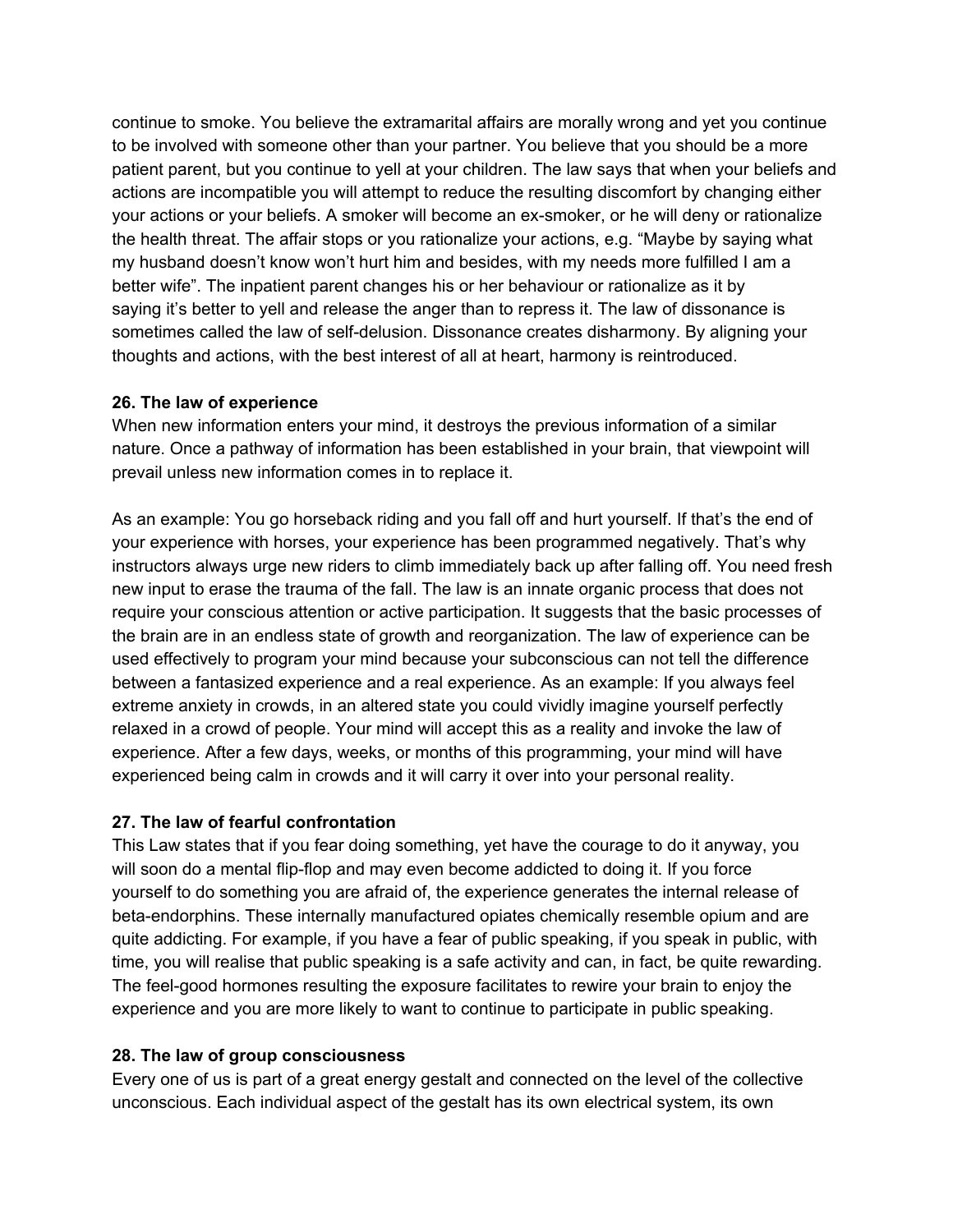vibrational frequency, and interacts with all other aspects. We are all electrically connected to one another, and to a central point. On a higher self or psychic level, it is possible for anyone to tune into anyone else, and to draw upon the awareness of the entire gestalt. Like the concept of the hundredth monkey effect, mankind takes advancing steps when group consciousness reaches a critical mass, and new awareness is accepted by the whole.

### **29. The law of personal return**

This law is another way to view Karma and some people prefer this perspective. The law of personal return highlights that if you think negatively of someone, or send hateful thoughts to them, then the thoughts may harm the person. But in due course, the thoughts will return to the sender. The same is true of disharmonious deeds. But the good news is the law of personal return also works in reverse. Positive thoughts, words, and deeds will be returned to the sender.

### **30. The law of activity**

Action is the result of thought and part of a triad. Every thought produces an alchemical process in your consciousness which result in motive, intent, or desire, which results in action. The union of thought and desire are necessary for action and the action will redeem the karmic implications.

### **31. The law of denial**

When you refuse to deal with a highly emotional issue or refuse to take responsibility for an unpleasant situation, you avoid living up to your potential. Such things can be put off for lifetimes, but the effect will be experienced mentally, physically, or as a lifestyle manifestation, until you correctly balance the situation.

## **32. The law of New Beginnings**

For each of us in our time, there is major life turning points. There is a break in the energy-wave patterns and a complete change will result. Everything is affected by this change and flux; some things to a lesser degree than others.

Examples would be:

- 1. A traumatic situation or tragedy such as the death of a loved one
- 2. A religious conversion
- 3. A point in therapy when something clicks and from that time on the patient begins to get well
- 4. A mother giving birth to a baby.

Change is inevitable.

## **33. The law of compensation**

You and you alone are responsible for everything that happens to you. All is the result of your past thoughts, words, and deeds, and which have formed your present attitude. Your attitude towards life and life experiences is returned to you in the form of rewards or problems. As love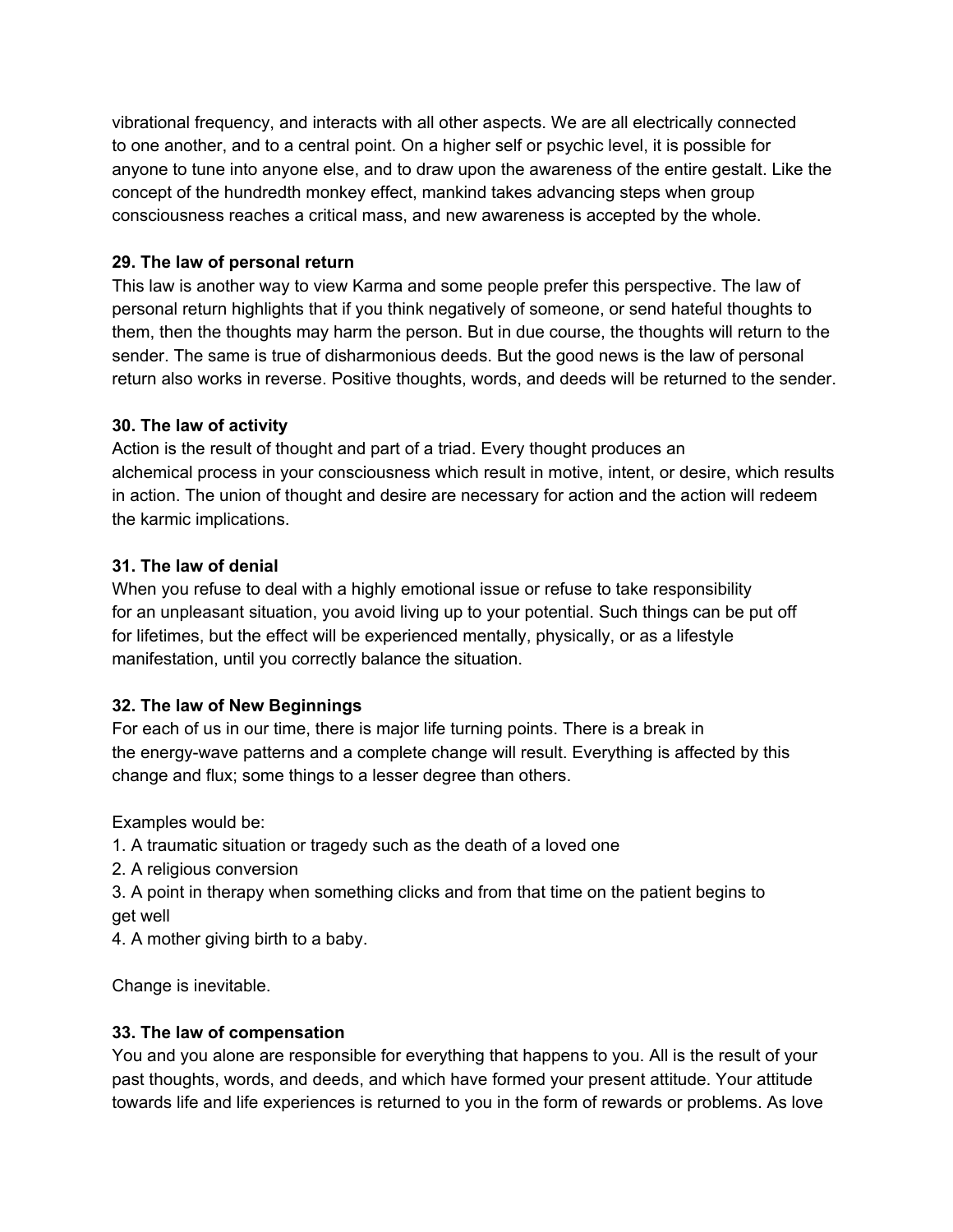and joy, or as confusion, trouble and heart-breaking experience. These Karmic rewards or punishments can be delivered immediately, at a later date in your present life, or in a future incarnation.

#### **34. The law of psychosomatic influence**

Two things-- animate or inanimate--once in contact with each other, will continue to act upon each other even at a distance, long after the actual contact has been severed. Matter coming into contact with other matter absorbs and influences as a result of the contact. There is a psychometric blending of the etheric emanations. For example, a person wearing a piece of inherited jewellery will be influenced by the psychosomatic emanations of the original owner. The more emphatic that she is, the more likely she will be, to be influenced by the state of mind of the original owner. Another example when the contact takes place between two people, the intensity of the contact will dictate the degree and duration of the influence. A sexual union would result in a lengthy mental connection of the two people even if they did not see each other ever again. Neither might recognize this consciously, but on an unconscious level contact and influence continues.

#### **35. The law of totality**

Each part of totality has its own characteristics and takes on the characteristics of the totality as a sum of its parts. Each part has two functions; to retain its own characteristics and to function as part of the totality. When separated, each part remains connected to the totality, and because it retains the characteristics of the totality, it can perform as the totality. You may not just have realized this yet, but since you are part of God you contain the potential to perform as God. This law is also expressed as the Law of One.

#### **36. The law of dominant desire**

A stronger emotion will always dominate a weaker one. Every idea you perceive is the beginning of a manifestation (although not all ideas are expressed in reality). It doesn't matter which idea you consciously favour, or even know to be desirable, the stronger emotion will nullify the weaker once, and the strongest emotion will begin to permeate all aspects of your activities. As an example: If you are emotionally focused upon the sexual desirability of a particular person, you may begin to create circumstances in many life areas, which will increase the likelihood of an eventual sexual union.

### **37. The law of duality**

The Universe and all energy functions as a yin - yang balance, resulting in tension between the opposites. Yin is negative; yang is positive. We all contain these dual aspects, expressed as love and hate, harmony and chaos, good and evil. This tension is necessary for structure to exist. Human beings are energy structures. Don't be mistaken thinking in terms of negative being bad. An automobile battery is a good analogy. One plate is charged positive, the next negative, the next positive and so on. It's the interaction between the plates that generate the energy, but the negative plate is not better than the positive plate. By relating this to your life you must realize that without tension you don't exist. Thus, there is a need for yin- yang balance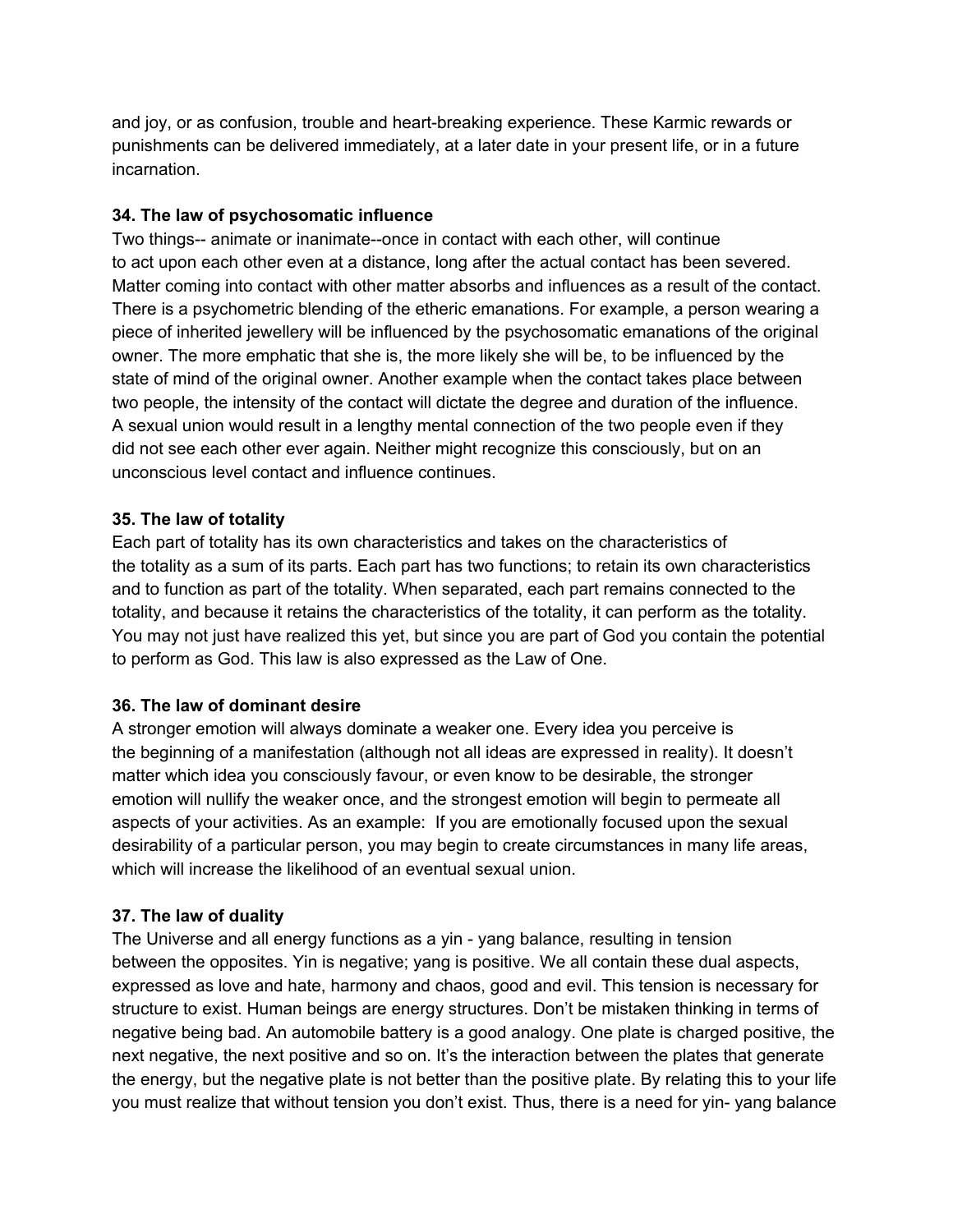in your life. Most people express their yang energy in an undesirable way, such as self-denial, hard work, gambling, dangerous activities or arguing. But your energy can be expressed in a different way, as a positive challenge, and this is best explained in the next law.

### **38. The law of self-destruction**

As a natural expression of the Law of Duality, that which is totally successful tends to destroy itself. This fact is known on a subconscious level. Therefore, people often don't allow their relationships or career or spirituality to become totally successful. If they reach the pinnacle, they greatly increase the potential for self-destruction. Here are some examples:

1. History proves that any country that has ever reached the peak is fragmented and collapses.

2. A couple struggling through many forms of adversity. E.g. Getting the husband through college, sickness, financial problems and family trouble. But eventually, they arrive at a point where everything is going well - and this is when they get divorced.

3. The spiritual seeker who is making profound progress backslides into behaving negatively. A recent fall of the most successful club leaders and television evangelist make this case.

4. A successful business executive who makes it to the top of his profession then has a midlife identity crisis or a nervous breakdown and destroys it all.

5. The man who inherits wealth and destroys himself through dissipation.

6. An honest man who becomes a powerful politician and becomes very corrupt.

In each of these examples, once total success was obtained, there was no more challenge and destruction followed. Subconsciously in each case, they desire to experience the challenge again. Unless you challenge yourself you will stagnate. Remember you are energy and stagnation is self-destruction. Or, energy cannot stand still it must, by its very nature, move forward or backwards. Instead of holding back, always give yourself new and rewarding challenges. If you let the challenge go too far, self-destruction is the result. If you keep challenges in balance, you succeed, maintain your position and retain your success. The secret is to consciously direct challenge in a way that minimises jeopardy and fulfils the yin-yang need of balance. This will usually be accomplished by wise risking.

### **39. The law of environmental manifestation**

Everything that surrounds you is an extension of you, your mate, your home, your furnishings and car, your pets, your yard, your office, and your team, are a physical expression of your attitudes and belief system. Your environment is a picture of your core beliefs and expresses your self-image in a cultural overview.

### **40. The law of restriction**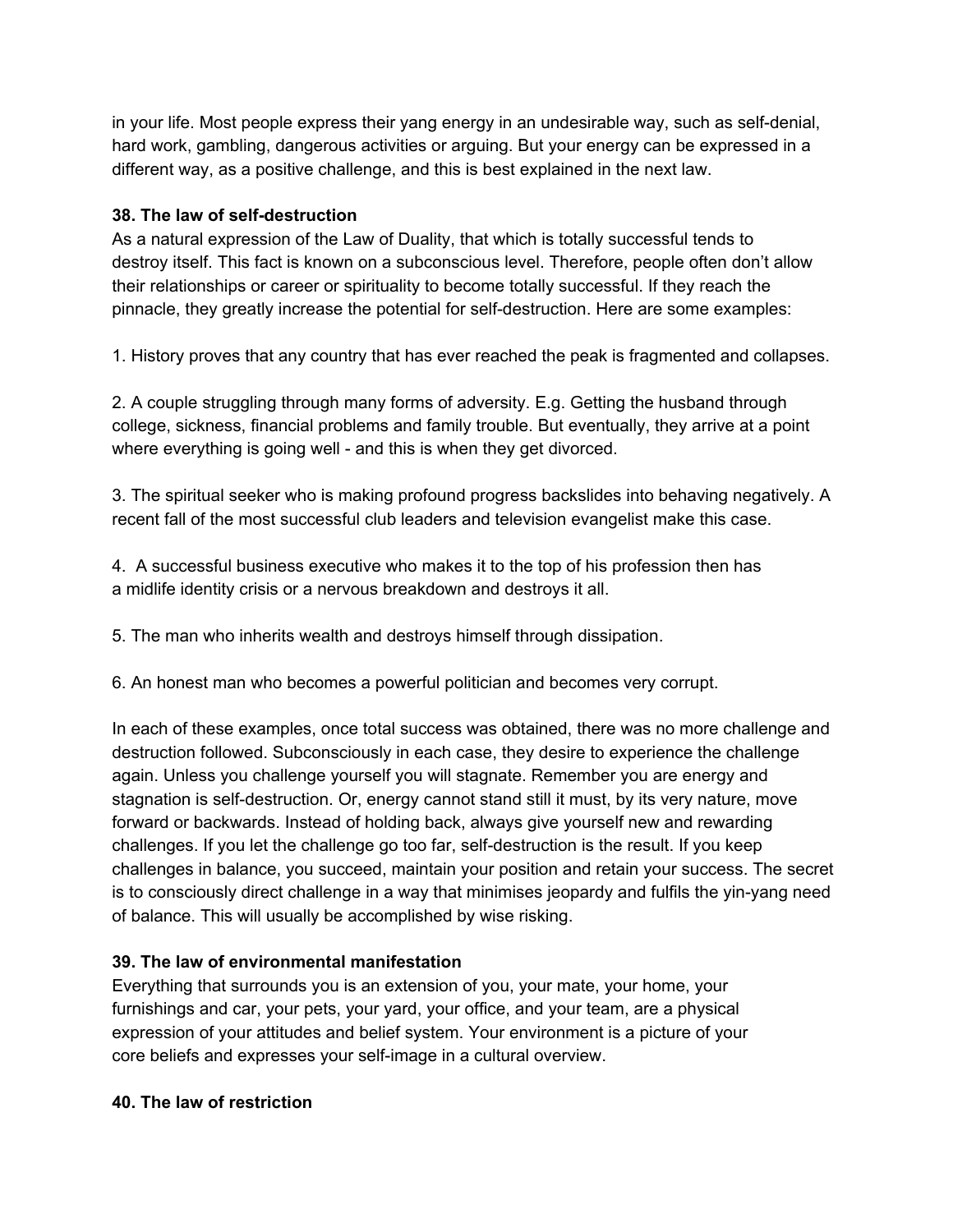Man cannot create anything higher than his own level of understanding. Thus, society can never get any better than the level of mankind as a whole. Our systems for social change usually only add new burdens to already ineffective systems. Time has proven that this approach to a new society doesn't work. And our mistake is trying to right the world from the outside in; this is working on the effect instead of the cause and is doomed to failure. Instead, we must work from the inside out. Every one of us on this planet can incorporate the power of harmonious thinking, which is the only long-term solution to poverty and limitation. To heal the world, we must each first heal ourselves.

### **41. The law of self-worth**

You can only attract to you that which you feel worthy of. Your self-esteem is critical to your happiness and success. The truth is you are not what you have, and you are not what you do. Beneath your fear programming, you are perfect--an enlightened soul fully self-actualized, and a living example of unconditional love. It is only lifetimes of fear programming that are keeping you from acknowledging who you really are. The more you can let go of the fears, the higher your self-esteem will be and the more options you will have, and the more risks you can take. The better you like yourself, the better others will like you, and the worthier you will feel.

### **42. The law of growth**

Deep within your centre, at the level of your Higher Self, you know what is best for you, and it will always be to strive for more awareness. Never allow yourself to reach a level of self-satisfaction where there are no new challenges. For many, there will be no growth without agitation or discontent. So, the idea is to carefully study your dissatisfactions, for they will tell you what you are about to leave behind and possibly point to new future directions. Make sure the future is one of happiness and unconditional love.

## **43. The law of self-truth**

Truth is what works for you. If you believe something to be, it becomes truth for you. The idea is to be very careful about what you accept to be, for it will influence all aspects of your life and your future.

## **44. The law of summarized experience**

You are the sum total of all that has ever happened to you in this life and in all of your past lives. Everything from your health, your relationships, your sexual experiences, your developed abilities, your career standing, and everything else. This can be used as a barometer to show who you really are and to tell if your conscious and subconscious are functioning in harmony.

### **45. The law of belief**

You can have anything you want if you can give up the belief that you can't have It. As long as what you want doesn't conflict with someone else's belief. As an example, if you desire a fulfilling growth-oriented, one-to-one relationship, but demand it to be with a particular person, then you are not operating in harmony with the Universe.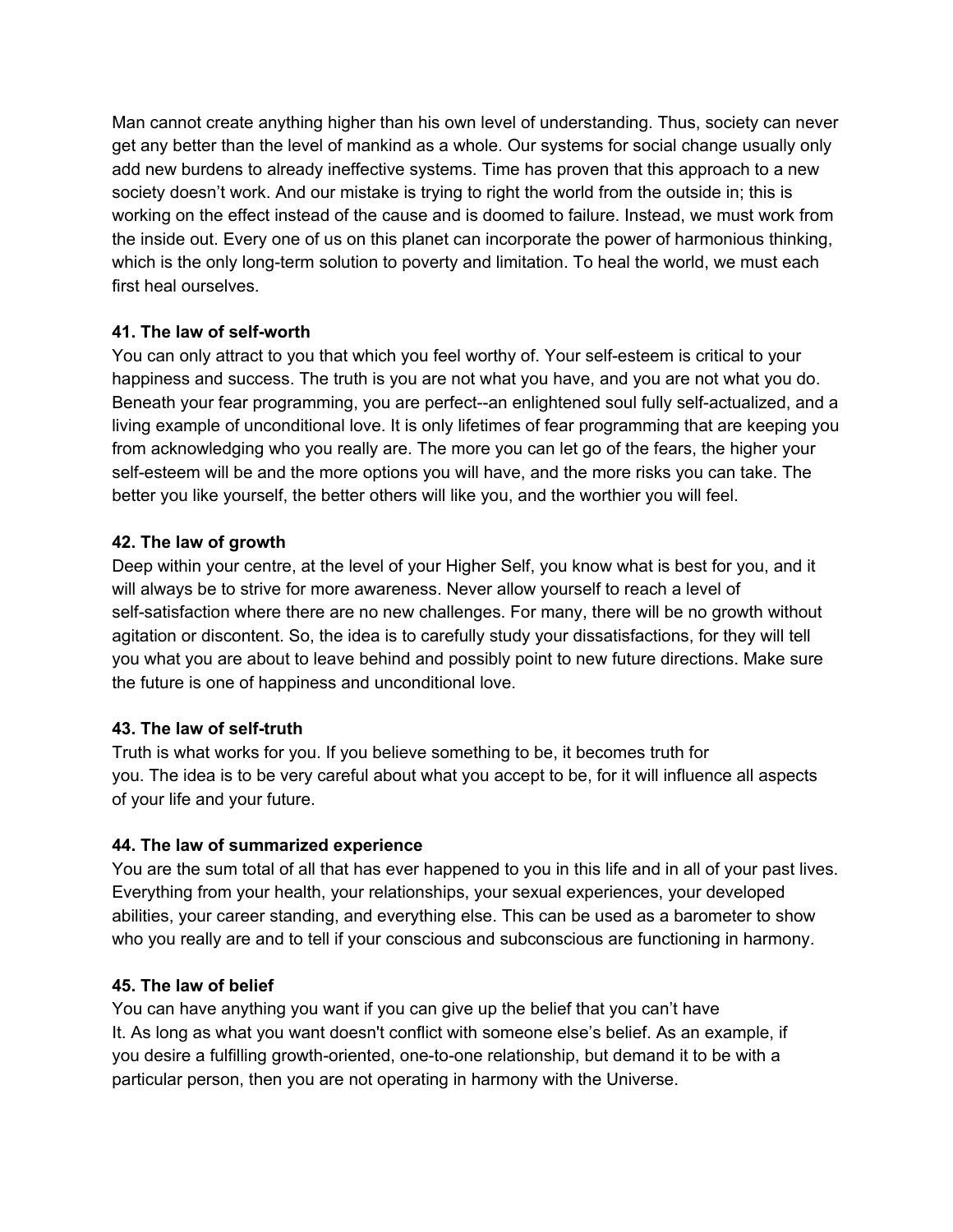#### **46. The law of dharmic direction**

You have within you a guiding principle, which is your duty to yourself and society. Karma has directed your past lives and your present life experiences, always urging you to forge ahead into activities and learning experiences to form the character required to fulfil your destiny. You also have the free will to not fulfil your Dharma. But the secret is to listen to your inner direction which will direct you to fulfil your Dharma and resolve your Karma. Your Dharmic direction is natural for you and probably falls within one

of seven directions:

1. The work - force and genial occupation careers which include homemakers.

- 2. Military, including soldiers in all forms of police
- 3. Service, including most religious work, those in medical and social welfare and metaphysics.
- 4. Creativity which includes artists, writers, poets, musicians, actors and entertainers.
- 5. Science, including medical researchers, scientists, technologists, and physicists.

6. Philosophy, including all who presents theories about why man does what he does.

7. Government, including political leaders, from the president through all areas of elected offices.

### **47. The law of purifying action**

By living the Three Pillars of Dharma, you will spiritually evolve. The First Pillar is generosity, meaning non-greed and letting go. The Karmic results of generosity are abundance and deep harmonious relationships with others. The Second Pillar is moral restraint, this includes five basic precepts: not killing, not stealing, not committing sexual misconduct, not using wrong speech, not taking intoxicants which can cloud the mind and make it dull. As an explanation, not committing sexual misconduct means refraining from actions of sensuality which cause pain and harm to others or turbulent so disturbing inner wounds. Refraining from wrong speech means not only telling the truth but avoiding a lot of useless and frivolous talk and gossip. Speech should be gentle, creating harmony and unity between people. The Third Pillar is mediation. And it covers two areas. The first is concentration, the ability of the mind to stay steady on an object without wavering. Second is the cultivation of insight which means to see clearly the process of everything and the nature of Dharma.

### **48. The law of Karmic access**

Karma incurred in one incarnation can be overwhelmingly harmonious or dis-Harmonious. To have it all return in one lifetime would put you out of balance. Therefore, it is dispersed or worked out in more than one incarnation.

### **49. The law of release**

It advises you to let go of anything that is no longer useful, without regrets and without resentment. This includes such things as books, philosophy, clothing, beliefs, your lifestyle, even a club membership, and the list goes on and on. The pleasure should be in the moment of the experience, and when it is no longer useful, by letting go you free yourself to start another learning experience without being bound by the old.